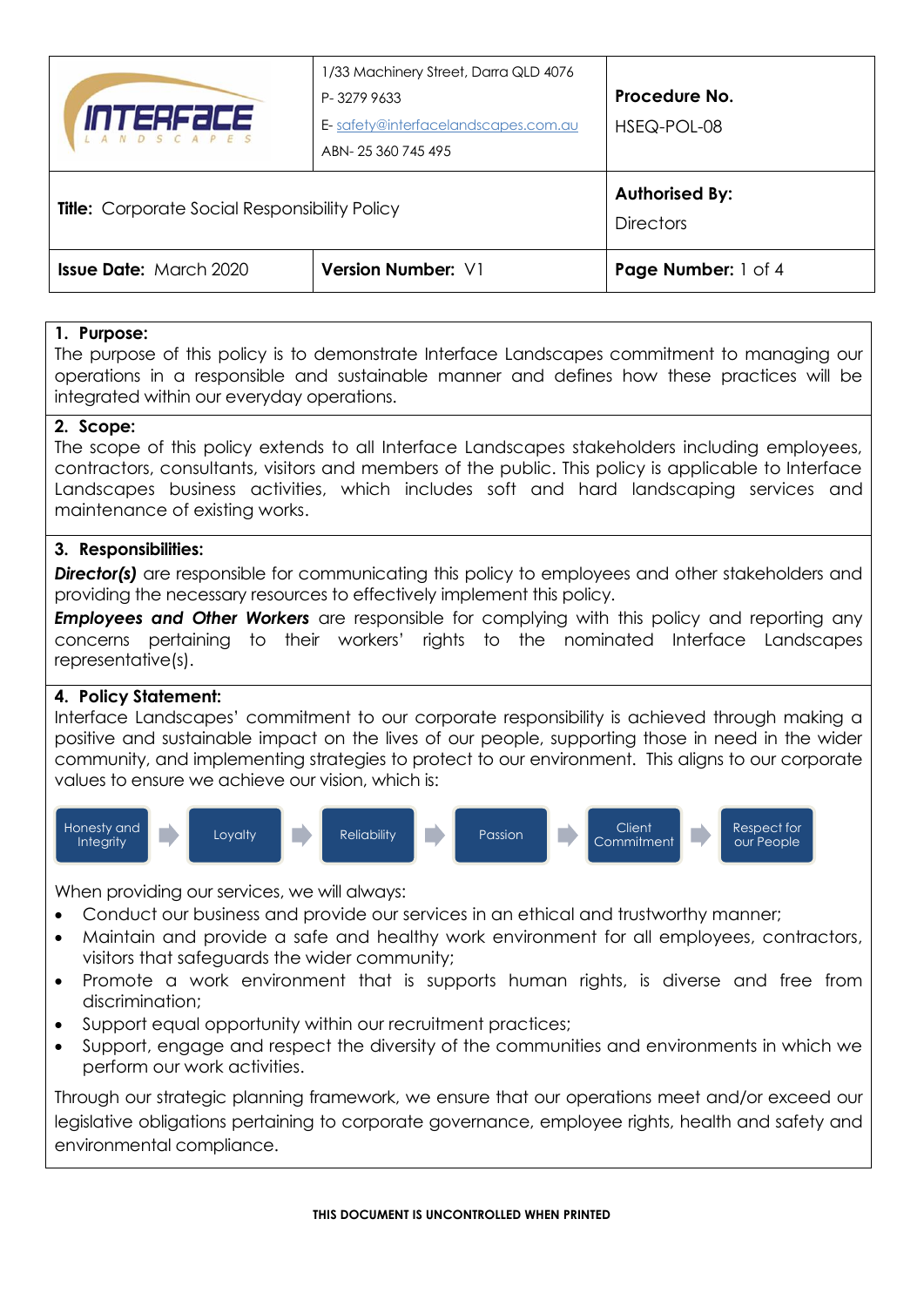| INTERFACE<br><i>LANDSCAPES</i>                       | 1/33 Machinery Street, Darra QLD 4076<br>P-32799633<br>E-safety@interfacelandscapes.com.au<br>ABN-25 360 745 495 | Procedure No.<br>HSEQ-POL-08              |
|------------------------------------------------------|------------------------------------------------------------------------------------------------------------------|-------------------------------------------|
| <b>Title:</b> Corporate Social Responsibility Policy |                                                                                                                  | <b>Authorised By:</b><br><b>Directors</b> |
| <b>Issue Date: March 2020</b>                        | <b>Version Number: V1</b>                                                                                        | Page Number: 2 of 4                       |

# **Sustainability**

As a responsible corporate entity, Interface Landscapes has developed practices to ensure we meet our commitment to protect the environment while conducting our business activities. It is standard practice to liaise with clients and architects to provide options to reuse materials already onsite. In addition, we adopt the following practices;

- Ameroilation of onsite stockpile of topsoils to meet AS4419 standards;
- Use of onsite mulch:
- Internal process to recycle tree stakes, where at the end of the maintenance period, we remove all installed tree stakes and recondition them for reuse. This results in recycling approximately 10,000 tree stakes per year;
- Re-using existing onsite materials fence posts, soils, rock where possible; and
- Utilising recycled products where possible (bollards).

Where practical, we work with Landscape Architects to ensure materials are supplied from environmentally responsible sources.

# **Environmental**

Interface Landscapes performs our activities in an environmentally responsible manner and effectively manages risks where our operations may impact the environment.

We work closely with our client and community stakeholders to continually manage our work activities that is consistent with the principles of ecologically sustainable development.

As part of our procurement processes, we aim to source materials locally for projects, such as landscaping yards and use recycled materials, such as reclaimed timbers, recycled water, biodegradable tree ties, recyclable multi-use plastic nursery posts and trays.

# **Labour Practices**

Interface Landscapes respects the rights of our employees and other workers and encourages their development, through knowledge and training. At all times, we promote equality and consider their needs, wellbeing, health and safety, by:

- Empowering our employees and recognising individual and team contributions;
- Providing fair terms of employment and resources to enable continual development;
- Providing safeguards to ensure that they are treated with respect and without discrimination, bullying or harassment; and
- Providing a clean, healthy and safe working environment.

# **Human Rights**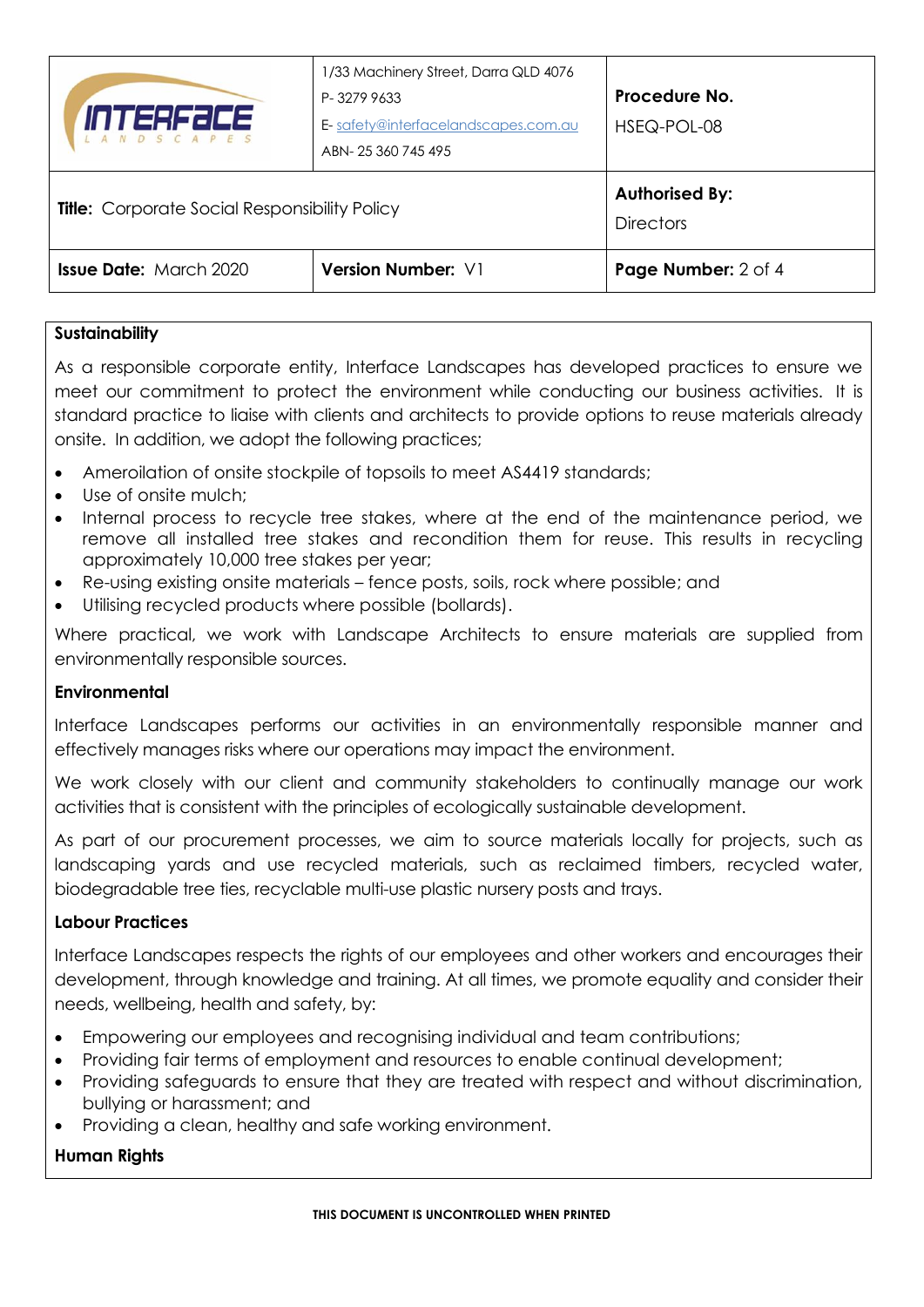| <i>INTERFACE</i><br>LANDSCAPES                       | 1/33 Machinery Street, Darra QLD 4076<br>P-32799633<br>E-safety@interfacelandscapes.com.au<br>ABN-25360745495 | Procedure No.<br>HSEQ-POL-08              |
|------------------------------------------------------|---------------------------------------------------------------------------------------------------------------|-------------------------------------------|
| <b>Title:</b> Corporate Social Responsibility Policy |                                                                                                               | <b>Authorised By:</b><br><b>Directors</b> |
| <b>Issue Date: March 2020</b>                        | Version Number: V1                                                                                            | Page Number: 3 of 4                       |

Interface Landscapes promotes a safe and inclusive workplace and continually supports the health and well-being of our employees. The use child or forced labour (including human trafficking) is strictly prohibited within our operations.

Interface Landscapes does not engage in discrimination based on race, colour, age, gender, sexual orientation, ethnicity, disability, pregnancy, religion, political affiliation, union membership, or any other category protected by law.

There is a zero tolerance for inhumane treatment of our employees and other workers and disciplinary policies and procedures are clearly defined and communicated. Unlawful harassment, in any form and regardless of intent, is a form of discrimination and contradicts our values.

#### **Business Ethics**

Interface Landscapes ensures the highest standards of integrity when providing our services and conducts our operations in a transparent, honest and ethical manner, which includes to:

- Sustain a high standard of business integrity and operate in a way that safeguards against unlawful business practices and ensure that information about our operations is clear, informative, legal, honest and truthful;
- Maintain a zero tolerance to all forms of bribery, corruption, extortion and embezzlement or other means of obtaining improper or undue advantage;
- Ensure that contracts clearly set out agreed terms, conditions and basis of our relationship;
- Respect intellectual property rights at all times;
- Obtain and effectively respond to the feedback and grievances from our employees and other stakeholders and maintain confidentiality and protection of employee whistle-blower rights; and
- Protect the reasonable privacy expectations of personal information of employees and other relevant stakeholders.

# **Stakeholder Relations**

We continue to create a safe, flexible and inclusive workplace for all through many endeavours, which includes:

- Workplace flexibility;
- Fostering a "Mentally Fit" workplace in conjunction with Mates in Construction;
- Ensuring all employees return home to work each day;
- Attracting, recognising, motivating and retaining employees who align with our company Vision;
- Commitment to fair and equitable remuneration; and
- Professional development of staff.